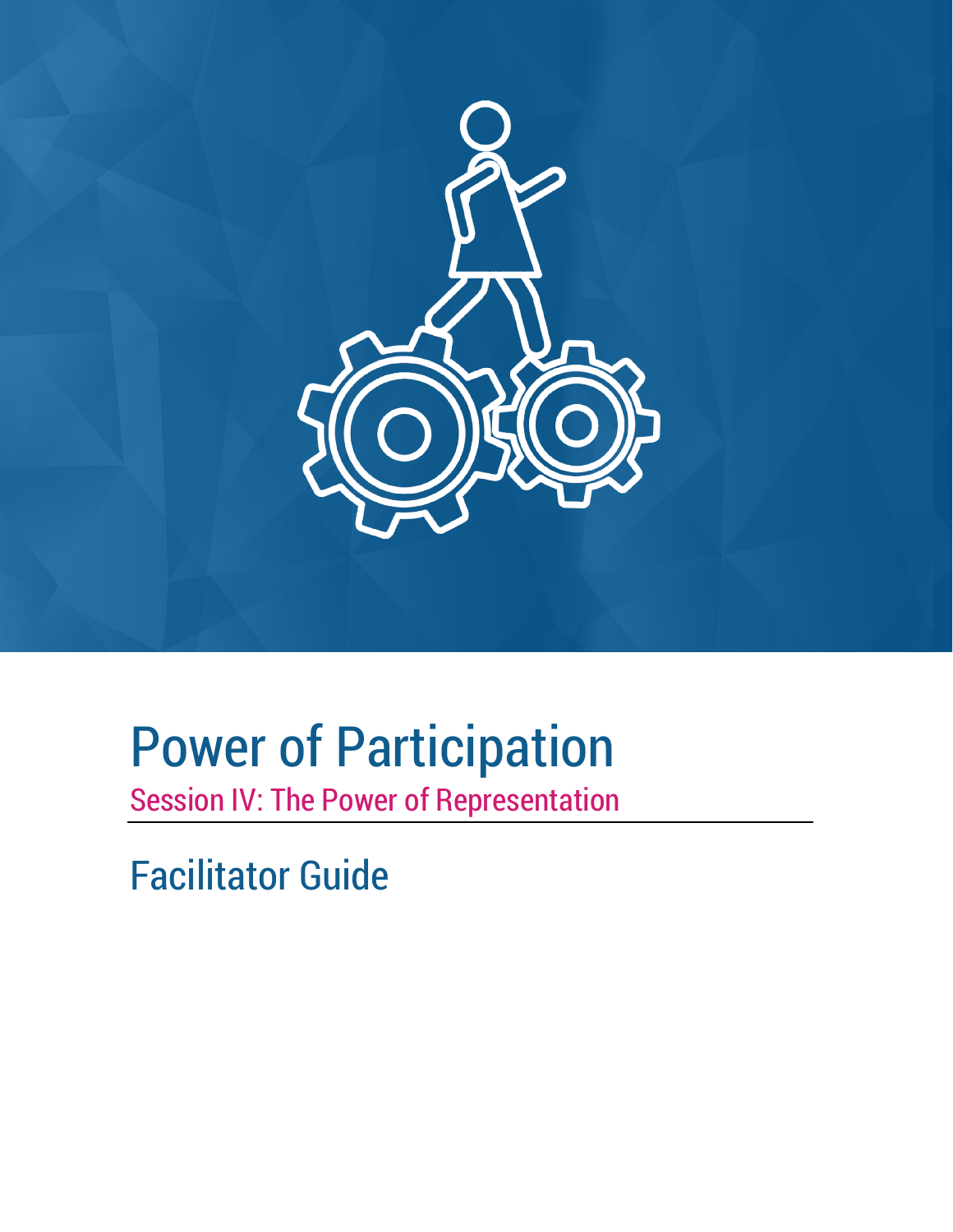## **Snapshot**



#### Session Purpose:

To build awareness of the gender, race, and ethnicity makeup of the U.S. and the degree to which elected representatives do not reflect the current U.S. population and how that affects policy priorities.



#### Session Goals:

- To help participants become aware of the current demographics in this country and in GA
- To help participants become aware of the current gender, race, and ethnicity demographics in the U.S. Congress and the GA General Assembly
- To allow the group to identify the issues and priorities that are most important to them
- To allow the group to see the relationship between their agenda and the agendas of the Trump Administration and the GA General Assembly
- To increase awareness that voting matters, and that the more that people like us vote the more likely it is that we'll be able to elect representatives that reflect our interests and are accountable to us
- To increase motivation and long-term resolve for voting
- To deepen the sense of connection among the participants, and from the participants to 9to5

#### Session Punchline:

- *For the most part elected officials don't adequately reflect the diversity of the country, or the interests of people like us.*
- If we want to work for change, and to resist the direction our country is going in, voting *is critical.*
- *And we need to make sure more people run for office who reflect our interests and are accountable to us, rather than special interests and big money.*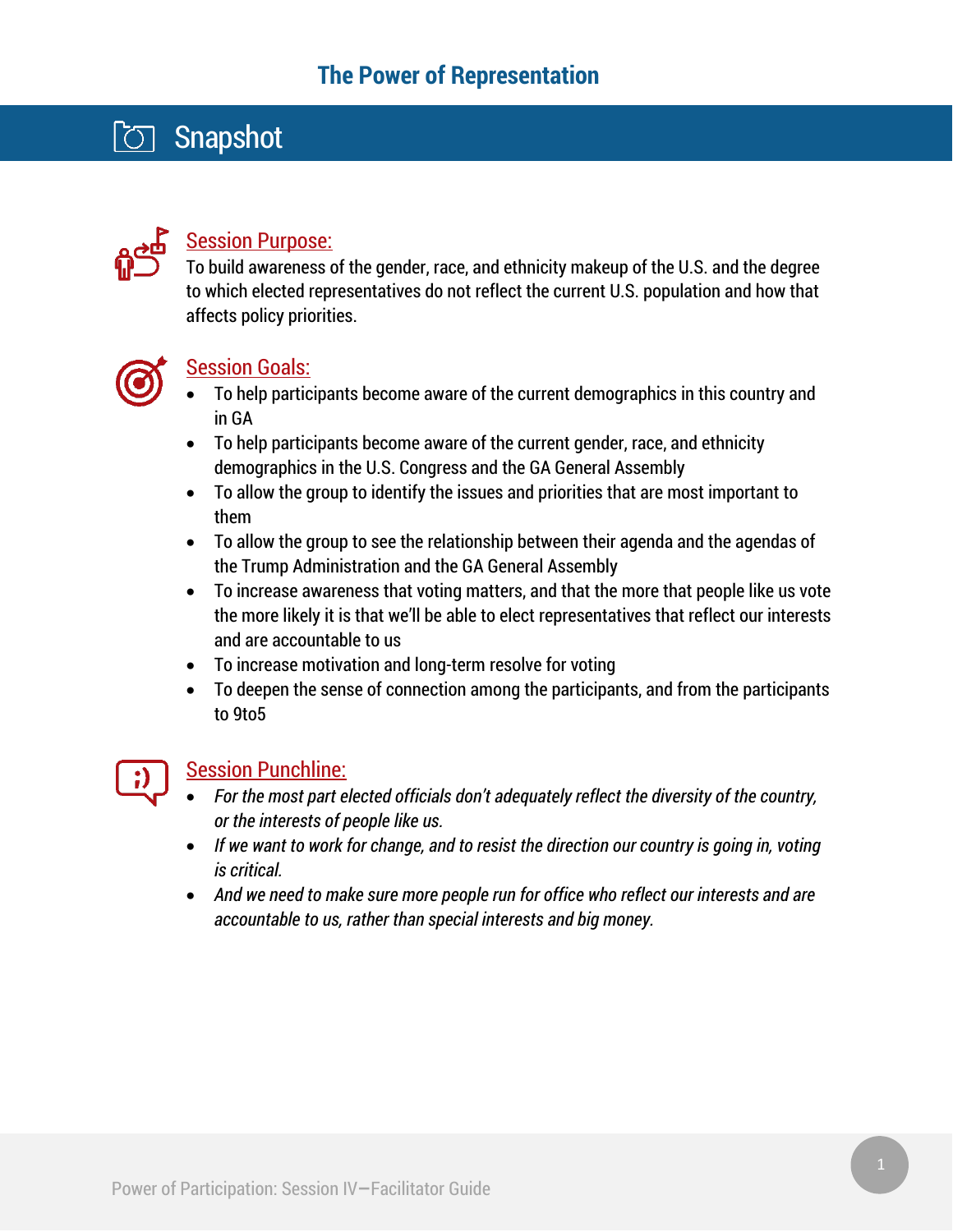## $\frac{1}{4D}$  Prep & Set-Up

## Materials/handouts needed:

- $\Box$  U.S. demographic statistics and representation
- $\Box$  GA demographic statistics and representation
- $\Box$  Top priority issues for Donald Trump
- $\Box$  Top priority issues for GA General Assembly
- $\Box$  Kim Schofield and Stephe Koontz
- $\Box$  Evaluation forms

## Equipment/supplies needs:

- Easels
- $\Box$  Flip chart paper
- Markers
- $\Box$  Tape
- $\Box$  Sticky notes (lots)
- $\Box$  Fine tip Sharpie pens for participants

### Room Set-up:

- $\Box$  Easel(s) with flip chart paper easily accessible for facilitator
- $\Box$  Chairs in a circle
- $\Box$  Work tables outside the chair circle
- □ Wall covered with flip chart paper for People's/Our Agenda
- $\Box$  Representative democracy definition on flip chart paper (covered)
- $\Box$  US demographic stats on flip chart paper (covered)
- $\Box$  Guiding questions (covered)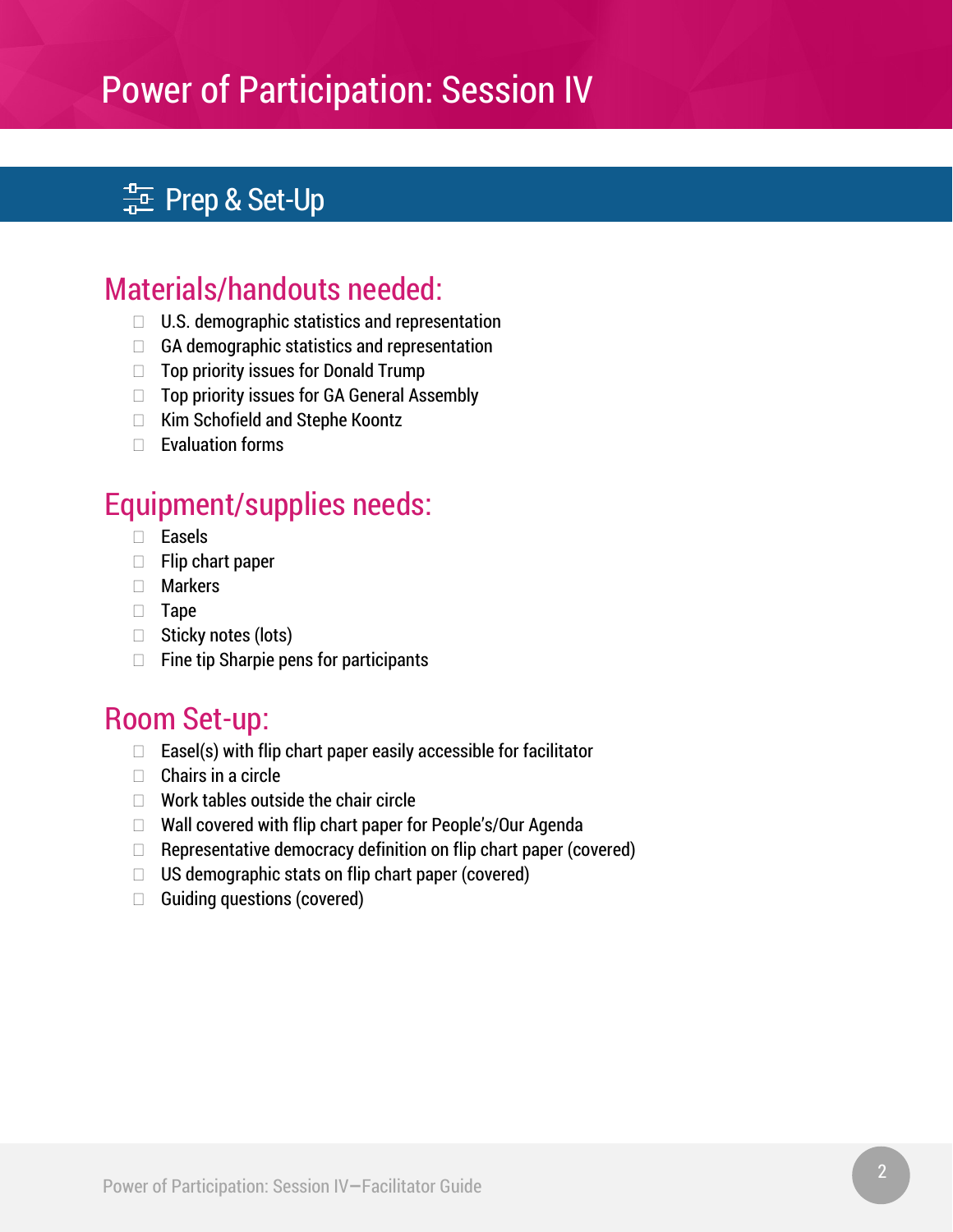## $\equiv$  Section I-Introductory Activities

#### Key Components:

| $\overline{\circ}$ 2 mins | Welcome                                      |
|---------------------------|----------------------------------------------|
| $\overline{\circ}$ 2 mins | Introduction to 9to5 (if needed)             |
| $\delta$ 4 mins           | Participant introductions (if needed)        |
| $\delta$ 4 mins           | Series and session purpose overview          |
|                           | Review of key punchlines from Sessions I & 2 |
| $\overline{\circ}$ 3 mins | Group agreements and answer to any questions |

## Section II-Core Activity

#### Key Components:

| ්ට 10 mins                    | Activity I-Definition review                 |
|-------------------------------|----------------------------------------------|
| $\overline{\circ}$ 20 mins    | Activity II-Demographics analysis            |
| $\overline{\text{O}}$ 15 mins | Activity III-Develop people's agenda         |
| ් වී 15 mins                  | Activity IV-Review elected officials' agenda |

### **◆ Activity I-Definition review (10 mins)**

#### **Set up**

- We're going to spend the next 60 minutes or so taking a look at the current gender, race, and ethnic make-up of the U.S. and GA, and who represents us in Congress and the GA General Assembly.
- And we're going to identify the issues and policies we care about and whether they're being addressed adequately by our current representatives

Uncover the flip chart paper with the definition of representative democracy.

Before we break into small group discussions let's look at the definition of the kind of democracy we have in this country—a representative democracy.

60 mins

## 15 mins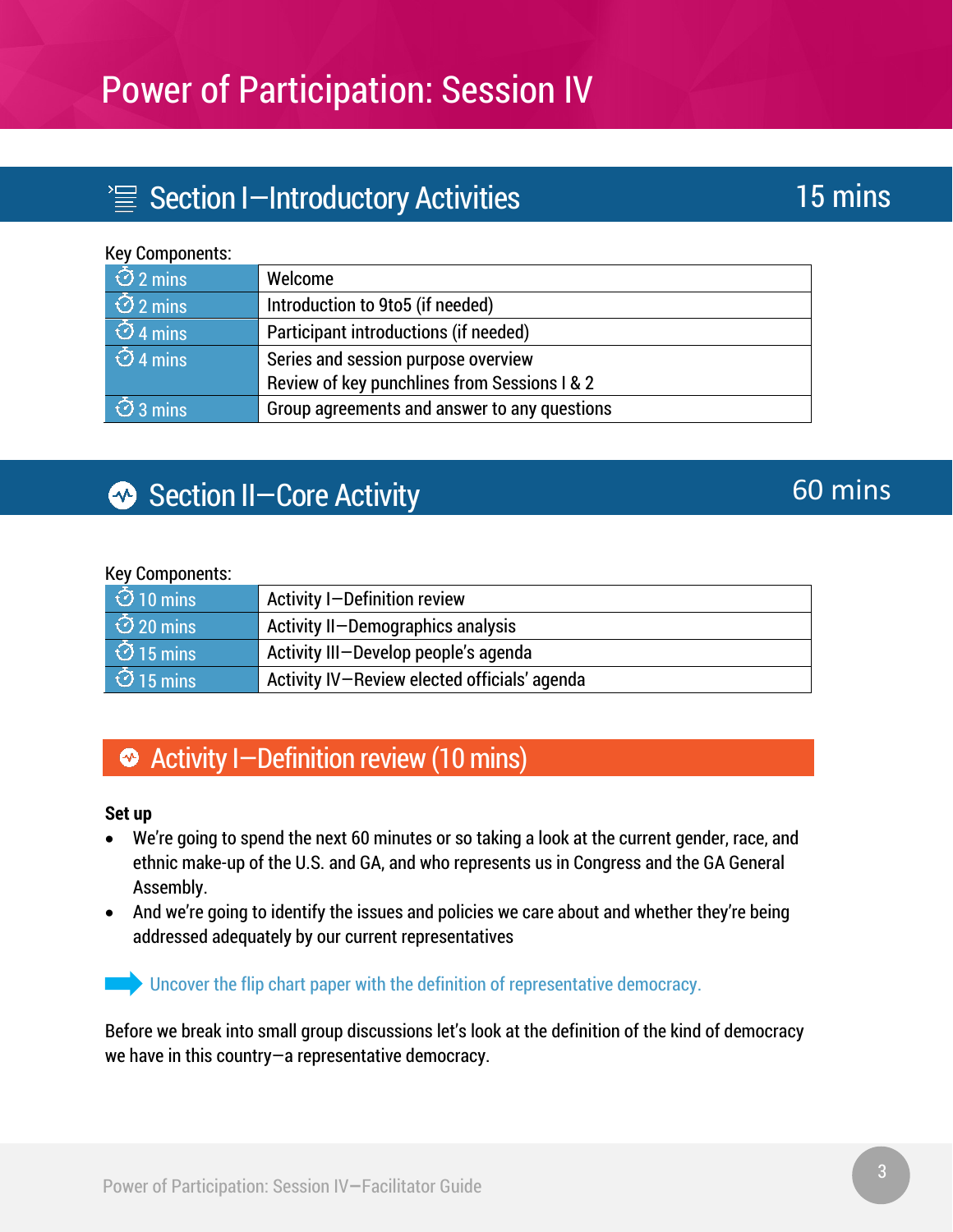**Representative democracy:** *A representative democracy* is a system where citizens of a country vote for government *representatives* who undertake legislation and lawmaking on their behalf. Authentic representation depends upon:

- Candidate choices that reflect the interests and demographics of the electorate
- Connection—the ability of the people to make their wishes known to their representatives
- Accountability—the knowledge that the men and women elected will act, foremost, in the interest of the electorate rather than in response to big money

Uncover the U.S. demographics on the flip chart paper but keep the percentages covered.

- Ask participants to pair up and come up with their best estimates for each category.
- Reveal the actual numbers.
- Ask participants to comment on their estimates and how closely they reflect the actual numbers.
- Group discussion: Were there any surprises? Did anything particularly stand out?

# Facilitator Comment:

An important thing to be aware of is that in 1965 12% of the U.S. population were people of color; today the number is close to 38%.

### ◆ Activity II-Demographics analysis (20 mins)

Break room up into small groups of 3 to 5 (depending on # of total participants)

**Explain the process** for each of these discussions, which is:

- Spend about 5 minutes discussing each the handouts
- Take notes as you answer the guiding questions

Reveal the Guiding Questions on the flip chart paper.



#### Guiding Questions:

- Identify 3 or 4 key points from the handouts.
- Do the gender, race, and ethnic compositions of the U.S. Congress and the Georgia General Assembly reflect the demographics of the nation and the state?
- How might things change if we achieved true representation?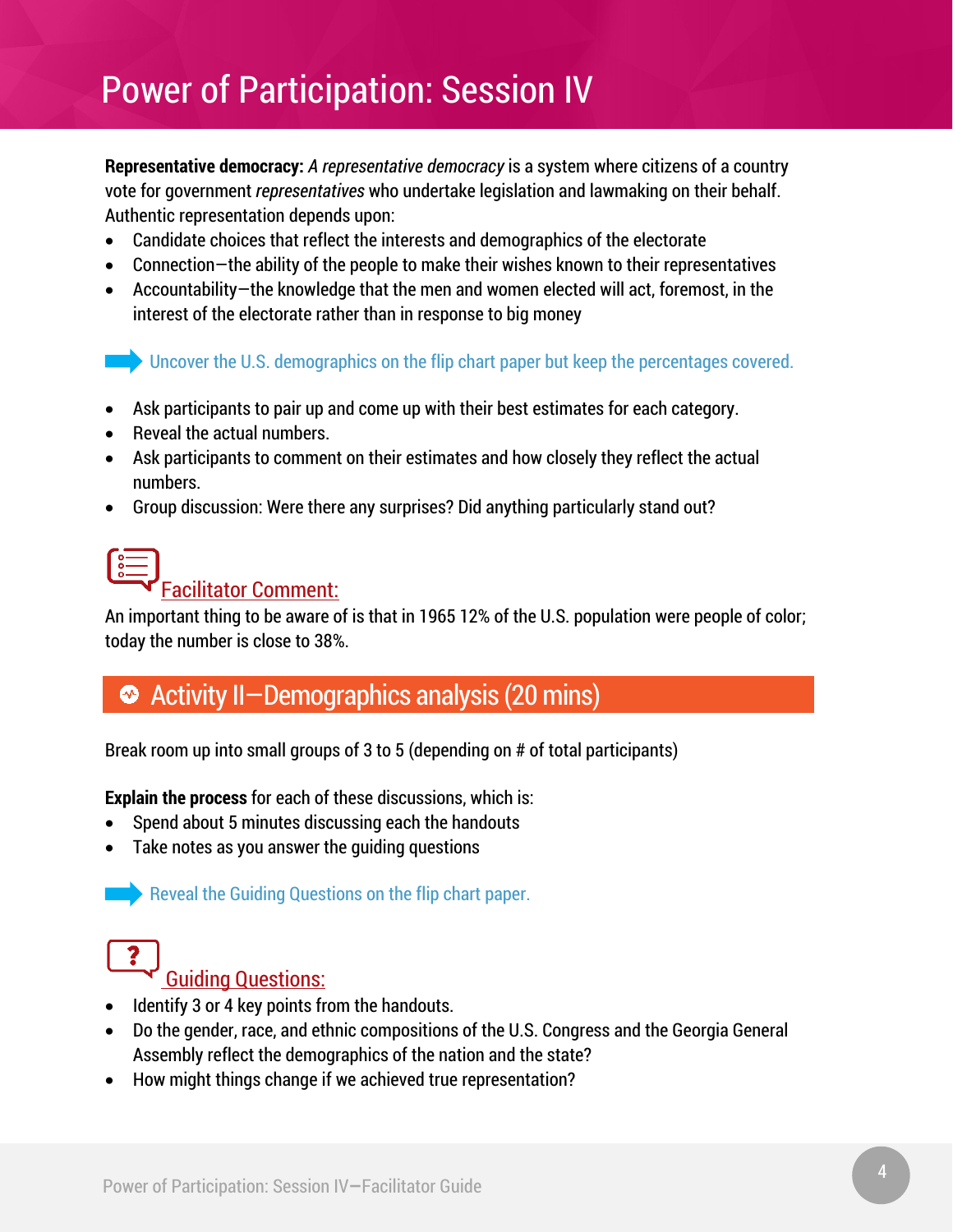

**Distribute Current U.S. Congressional representation handout** 

#### $\mathcal{P}$  (8 mins)

Distribute GA demographics and General Assembly representation handouts

#### $\bigcirc$  (4 mins)

**Informal report back** key points from small groups to full group (Have people **very briefly** identify some of the things they discussed.)



Facilitator Summary:

- *It's quite obvious when we look at the elected officials at the national and state levels they don't reflect the current demographics in the country.*
- *Women and people of color are not even close to being fairly represented.*
- *White men in particular are way over-represented—especially at the national level.*

### ◆ Activity III- Develop people's agenda (15 mins)

#### **The People's Agenda – Our Agenda**

**Set up:** 

- Have a big space on the wall covered by sheets of flip chart paper, with the heading The People's Agenda
- Designate one area for the National People's Agenda and another for GA
- Hand out sticky notes and sharpie pens

Set up this activity by letting participants know we're going to be identifying the issues and interests that *we* think are most important and that need to be addressed on the national and state levels. We're going to create a People's Agenda that represents the interests of this group.

#### **Individually:**

Ask participants to think for a few moments about the issues they care most deeply about and that they would like to be priorities at the national or state levels. Ask them to try to think both about issues that need to be addressed on the national level by Congress, and also ones that can be addressed by the GA General Assembly.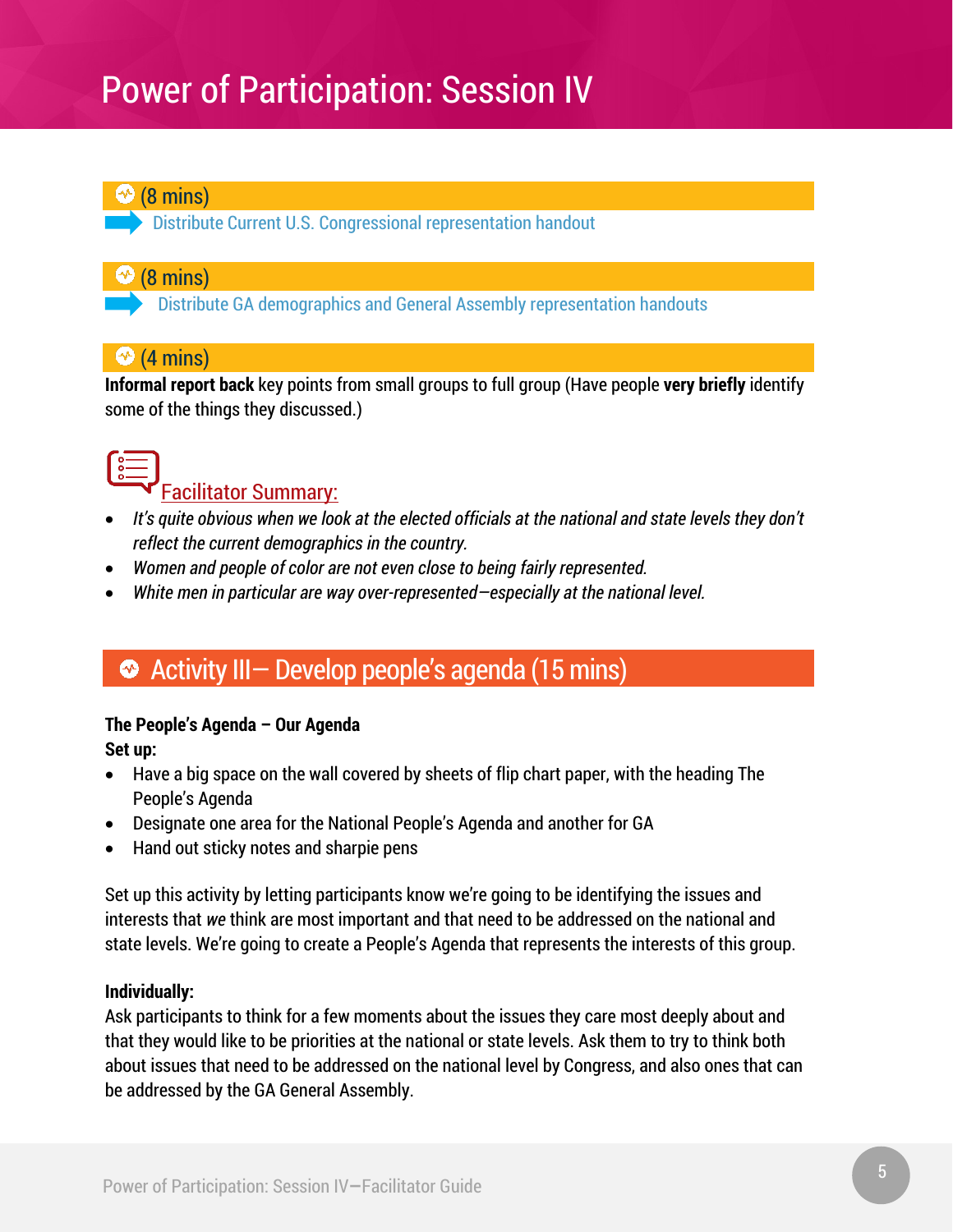Ask folks to write each of their priorities on a sticky note—separate notes for each issue. When they've written all of theirs ask them to put them up on the People's Agenda Wall either under National or Georgia.

#### **As a group:**

Ask the group to:

- Cluster the sticky notes into categories that seem to go together
- Comment on what they're seeing on the wall
- Identify anything that seems to be important and is missing
- Comment on anything that stands out to them

#### **Closing facilitator question for this activity:**

*Do you think what we've got on the wall reflects the priority issues for Trump Administration and the GA General Assembly?*

### Activity IV—Review elected officials' agenda (15 mins)

# Facilitator Comment:

Now we're going to take a look at how well our agenda lines up with the priorities of the Trump Administration and the GA General Assembly.

#### **Ask participants to go back into their small groups.**

**Explain the process** for these discussions, which is:

- Briefly discuss the handouts
- Take notes as you answer the guiding questions

# Guiding Questions

- *How well do the priority issues for the Our Agenda line up with the priorities reflected in the handout?*
- *Are there priorities in the handout that weren't identified in Our Agenda that you now think should be up there?*
- *What are your takeaways when you compare Our Agenda with the agendas of the Trump Administration and the GA General Assembly?*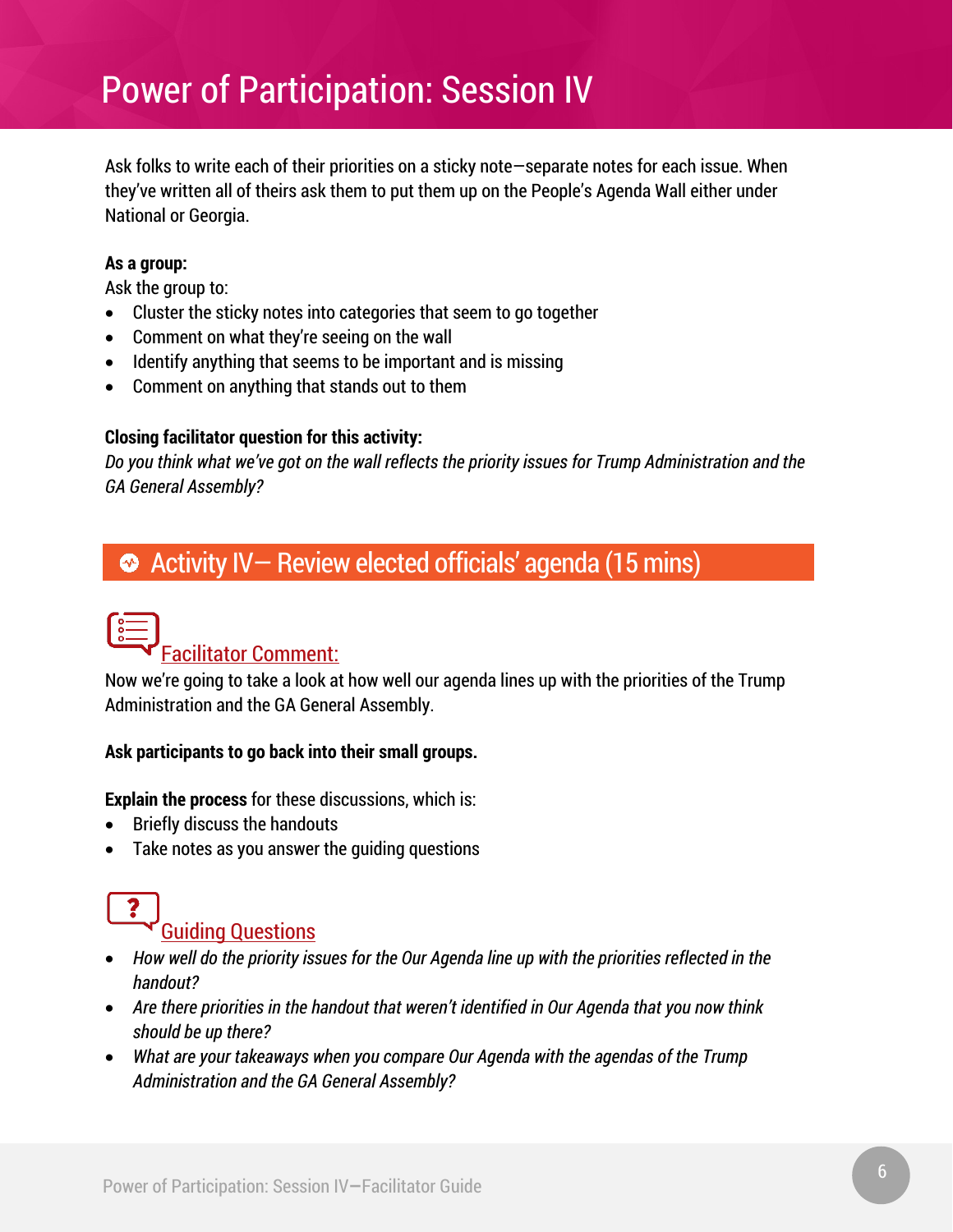#### $\bigcirc$  (5 mins)

*Distribute Trump's 2018 Top Priorities* 

- Discuss
- Identify key points
- Answer the guiding questions

#### $\bigcirc$  (5 mins)

Distribute the Top issues for the GA General Assembly in 2018

- Discuss
- Identify key points
- Answer the guiding questions

#### $\clubsuit$  (5 mins)

**Informal report back** key points from small groups to full group (Have people **very briefly** identify some of the things they discussed.)



#### Facilitator Summary:

• This will have to be developed spontaneously and reflect what people said during the activity.

**••** Distribute Kim Schofield and Stephe Koontz handout and remind people that we talked about these elected officials in Session II. Suggest that we need to get out there and elect more representatives like them.

## **<sup>◆</sup>** Section III–Discussion & Punchlines

### 15 mins

### 10 mins

#### **Still in small groups:**

- Identify things we can do build the power we need to move our agenda?
- Put your ideas on sticky notes  $-$  one idea per note
- Post them on the wall

#### **Full group:**

- Ask everyone to get up and look at everything that's been posted
- Ask for quick comments/reflections